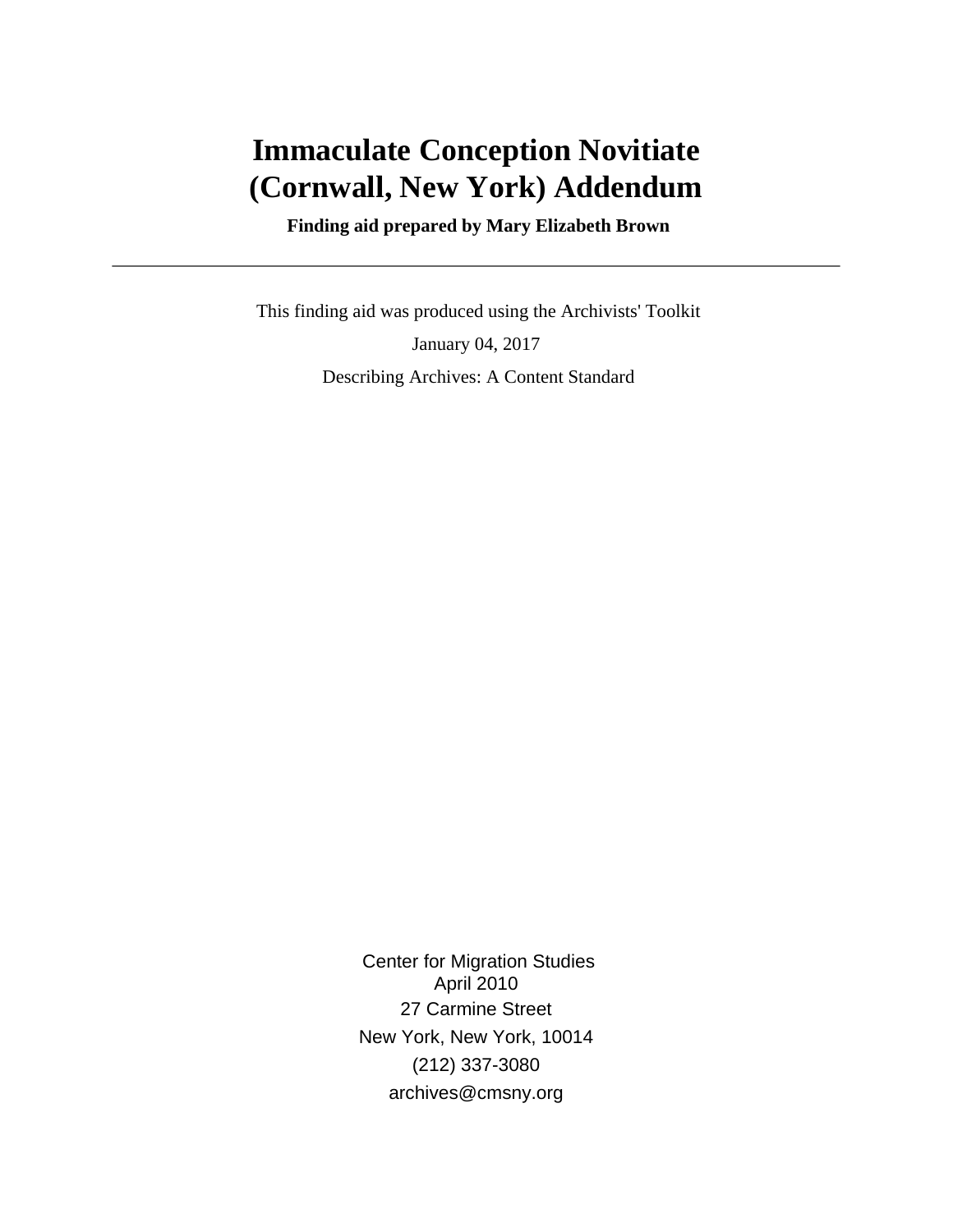# **Table of Contents**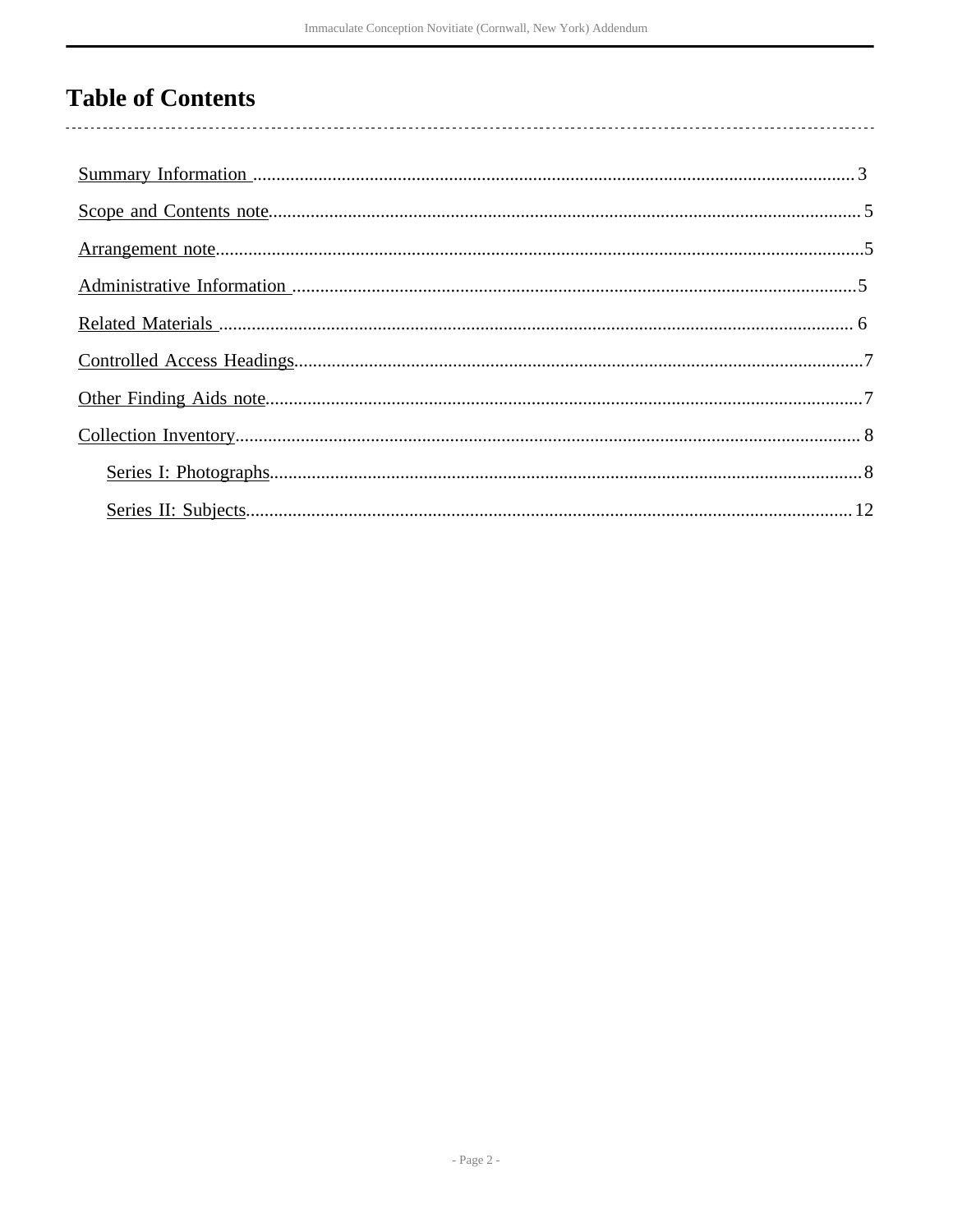# <span id="page-2-0"></span>**Summary Information**

| <b>Repository</b>    | <b>Center for Migration Studies</b>                                                                                                                                                                                                                                                                                                                                                                                                                                                                                                                                                                                                                                                                                             |
|----------------------|---------------------------------------------------------------------------------------------------------------------------------------------------------------------------------------------------------------------------------------------------------------------------------------------------------------------------------------------------------------------------------------------------------------------------------------------------------------------------------------------------------------------------------------------------------------------------------------------------------------------------------------------------------------------------------------------------------------------------------|
| <b>Title</b>         | Immaculate Conception Novitiate (Cornwall, New York) Addendum                                                                                                                                                                                                                                                                                                                                                                                                                                                                                                                                                                                                                                                                   |
| Date [inclusive]     | 1944-1984                                                                                                                                                                                                                                                                                                                                                                                                                                                                                                                                                                                                                                                                                                                       |
| <b>Extent</b>        | 9.0 Linear feet in eight document boxes.                                                                                                                                                                                                                                                                                                                                                                                                                                                                                                                                                                                                                                                                                        |
| <b>Location note</b> | CMS.064A is housed at the Provincial House of the Saint Charles<br>Province, Society of Saint Charles-Scalabrinians, 27 Carmine Street, New<br>York, New York 10014.                                                                                                                                                                                                                                                                                                                                                                                                                                                                                                                                                            |
| Language             | English                                                                                                                                                                                                                                                                                                                                                                                                                                                                                                                                                                                                                                                                                                                         |
|                      | Language of Materials note Materials in CMS.064A are mostly in English, with some Italian and some<br>Latin.                                                                                                                                                                                                                                                                                                                                                                                                                                                                                                                                                                                                                    |
| <b>Abstract</b>      | CMS.064A documents life at the novitiate, an institution in which young<br>men began their priestly educations and, in this case, "formation" as<br>members of the Scalabrinians, a congregation of male religious. The<br>Scalabrinians' novitiate was located on Staten Island in the 1940s and<br>1950s; at Cornwall, New York, in the 1960s and early 1970s; and at<br>Jamaica, Queens, New York City, in the late 1970s and 1980s, and the<br>records document the care of buildings in those locations as well as the<br>novices' work. Records documenting individual experience are available<br>only upon authorization of the Superior of the Saint Charles Province, or<br>authorization of the individual involved. |

**Preferred Citation note**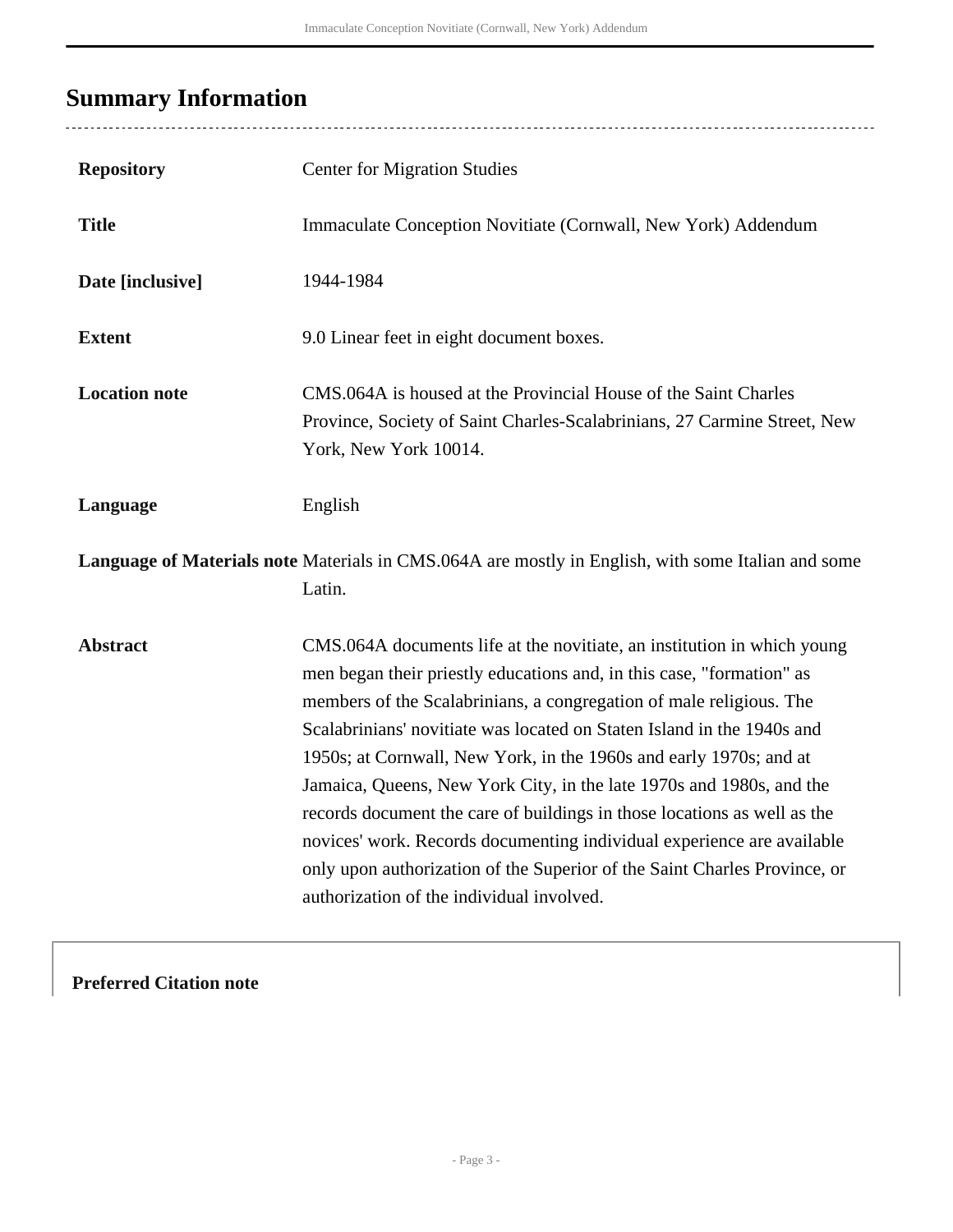Center for Migration Studies of New York; Immaculate Conception Novitiate Records Addendum (CMS 064A); Box; Folder.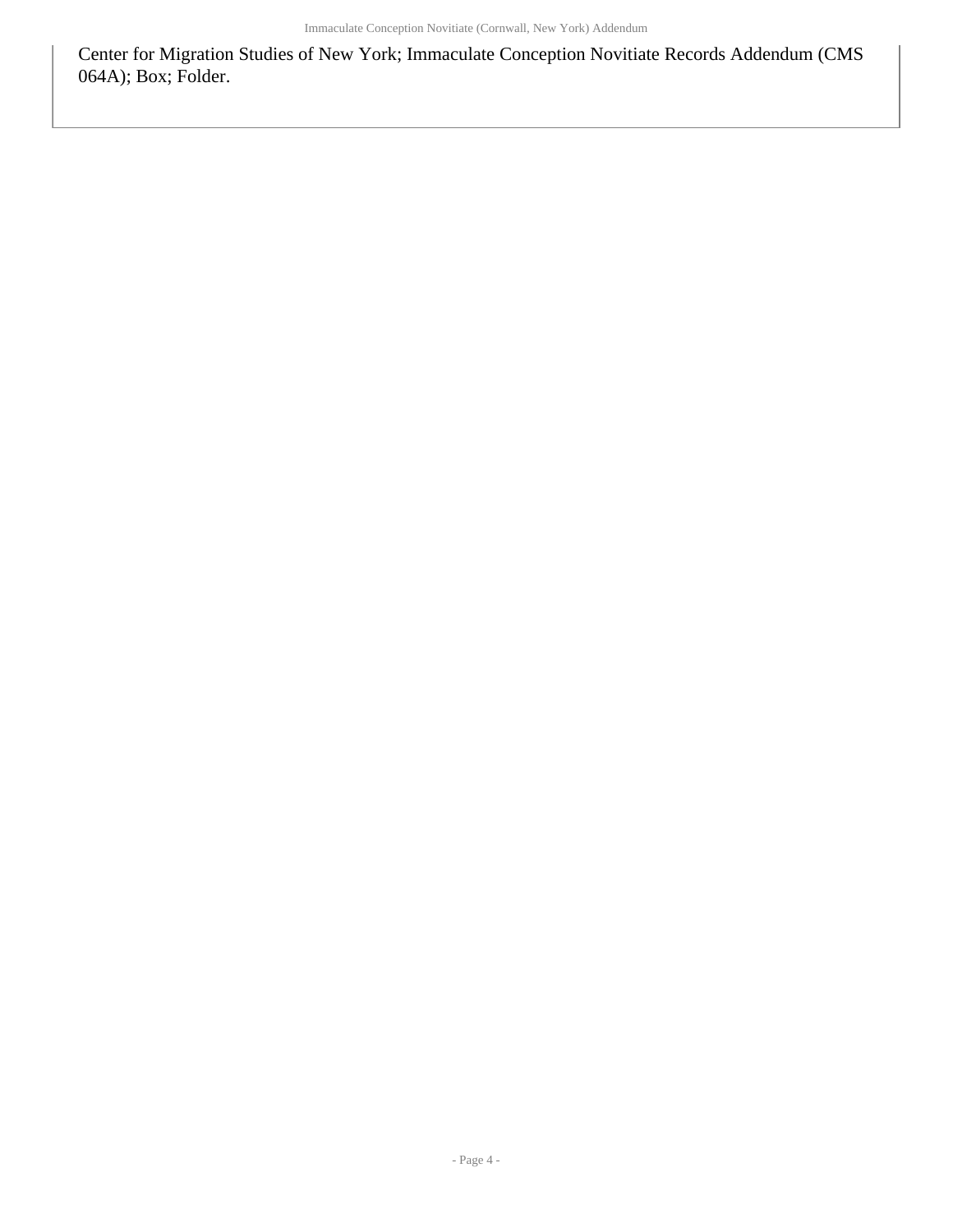# <span id="page-4-0"></span>**Scope and Contents note**

CMS.064A supplments CMS.064 and documents activities at novitiates, or institutions for aspirants, run by the Saint Charles Province of the Society of Saint Charles-Scalabrinians between 1944 and 1984. Men who successfully completed this step in the "formation," or education in the "charism," or unique place of the Scalabrinians in the Catholic Church, moved on to seminary training and, eventualy, to the priesthood and to membership in a congregation of male religious.

The materials in CMS.064A cover three locations. In 1947 the Scalabrinians housed their novitiate in the same building as their new Saint Charles Seminary, 209 Flagg Place, Staten Island, New York 10304, which they had just purchased from the estate of the late architect Ernest Flagg. In 1961, the Scalabrinians opened a separate novitiate, named Immaculate Conception, at Kenridge, an estate in Cornwall, New York, donated to the Saint Charles Province by Mr. Chauncey Stillman. In the mid 1970s, the Scalabrinians relocated their novitiate to 168-41 84th Avenue, Jamaica, New York, where the novices lived while attending Saint John's University.

The materials cover multiple facets of the novitiate experience. Novices' personal and educational records can be released upon authorization of the provincial superior or the individual involved. The remaining records were generated by provincial and novitiate leadership and concern management of the novices as a group: scheduling classes, devotional acitivities and opportunities to reside in a parish and observe the priests at work. They also cover the finances and maintenance of the physical facilities, and relations between the novitiate and other institutions within the province. They might be useful to researchers of the Catholic clerical education, especially in the Vatican II era, and to researchers communities in which the novitiates were located.

# <span id="page-4-1"></span>**Arrangement note**

CMS.064A is arranged in two Series:

I: Photographs

II: Subjects

# <span id="page-4-2"></span>**Administrative Information**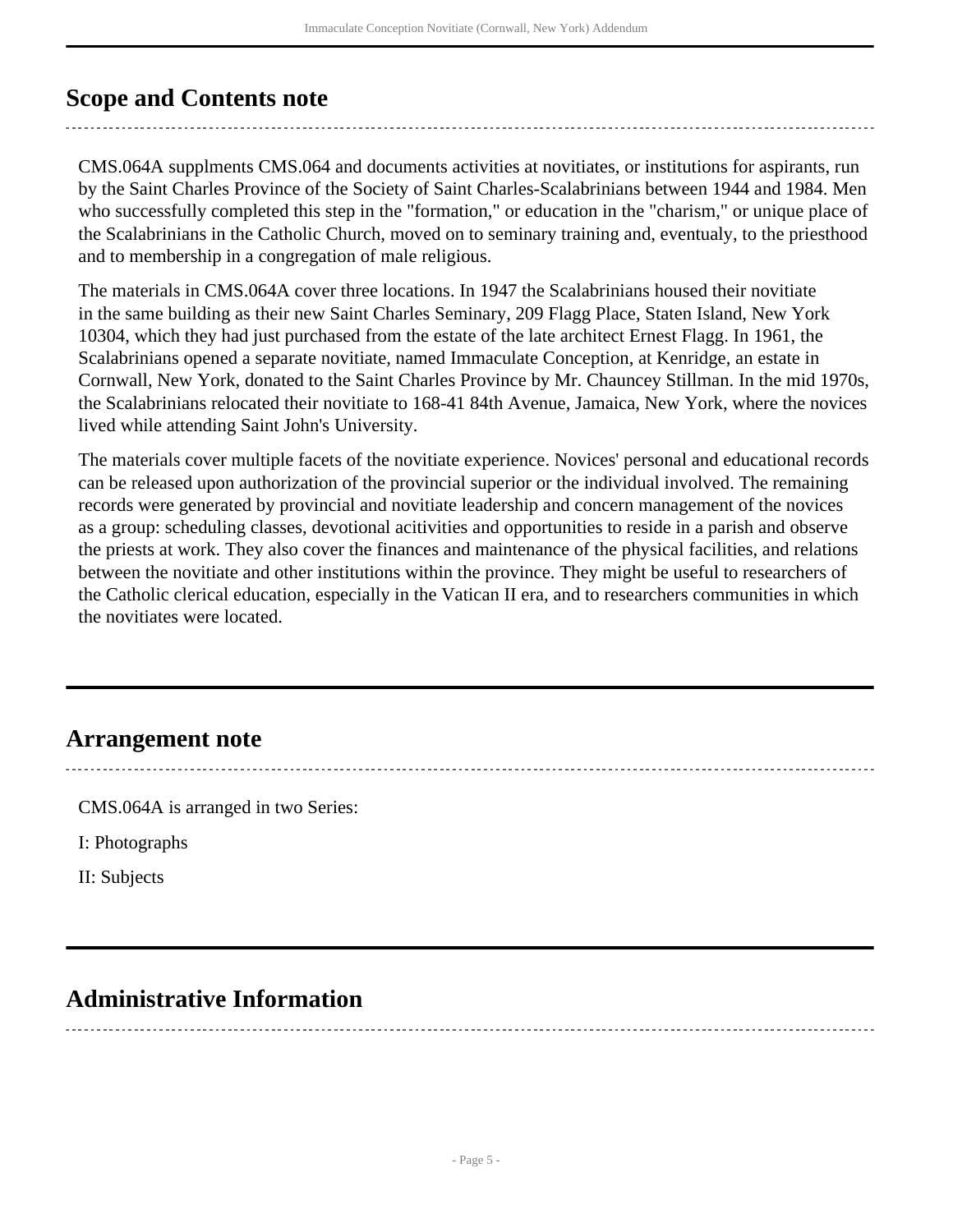### **Publication Information**

Center for Migration Studies April 2010

#### **Conditions Governing Access note**

Educational and personnel records are not available to researchers; the remainder of the collection is available by appointment.

#### **Conditions Governing Use note**

Copyright is owned by Saint Charles Province of the Society of Saint Charles-Scalabrinians. Permission to publish materials must be requested before use. Names in the records cannot be published.

#### **Immediate Source of Acquisition note**

CMS.064A was deposited in 2005 at the Center for Migration Studies by Joseph M. Fugolo, c.s., then Provincial Superior of the Province of Saint Charles, Society of Saint Charles-Scalabrinians.

#### **Processing Information note**

Archivist Nick Falco processed CMS.064, the initial deposit of Immaculate Conception Novitiate Records, in the mid 1980s. In 2005, Father Joseph Fugolo made a second deposit. In 2010, Mary Brown processed that second deposit as part of a larger project to transfer the CMS archives from their founding home on Staten Island to their new location in Manhattan.

# <span id="page-5-0"></span>**Related Materials**

### **Related Archival Materials note**

CMS.063, and CMS.063A, Saint Charles Seminary Records. Men who successfuly completed their novitiate at Immaculate Conception transferred to this institution.

CMS.064, Immaculate Conception Novitiate (Cornwall, N.Y.) Records.

CMS.078C, Province of Saint Charles, Society of Saint Charles-Scalabrinians Addendum. Series F contains further documentation on the philosophy behind the Scalabrinians novitiates and documents activities at Scalabrinian novitiates in Colombia and in Haiti between 1995 and 2005. Series QA, Box 160, Folder 12, is a file regarding the physical facilities at the Cornwall novitiate.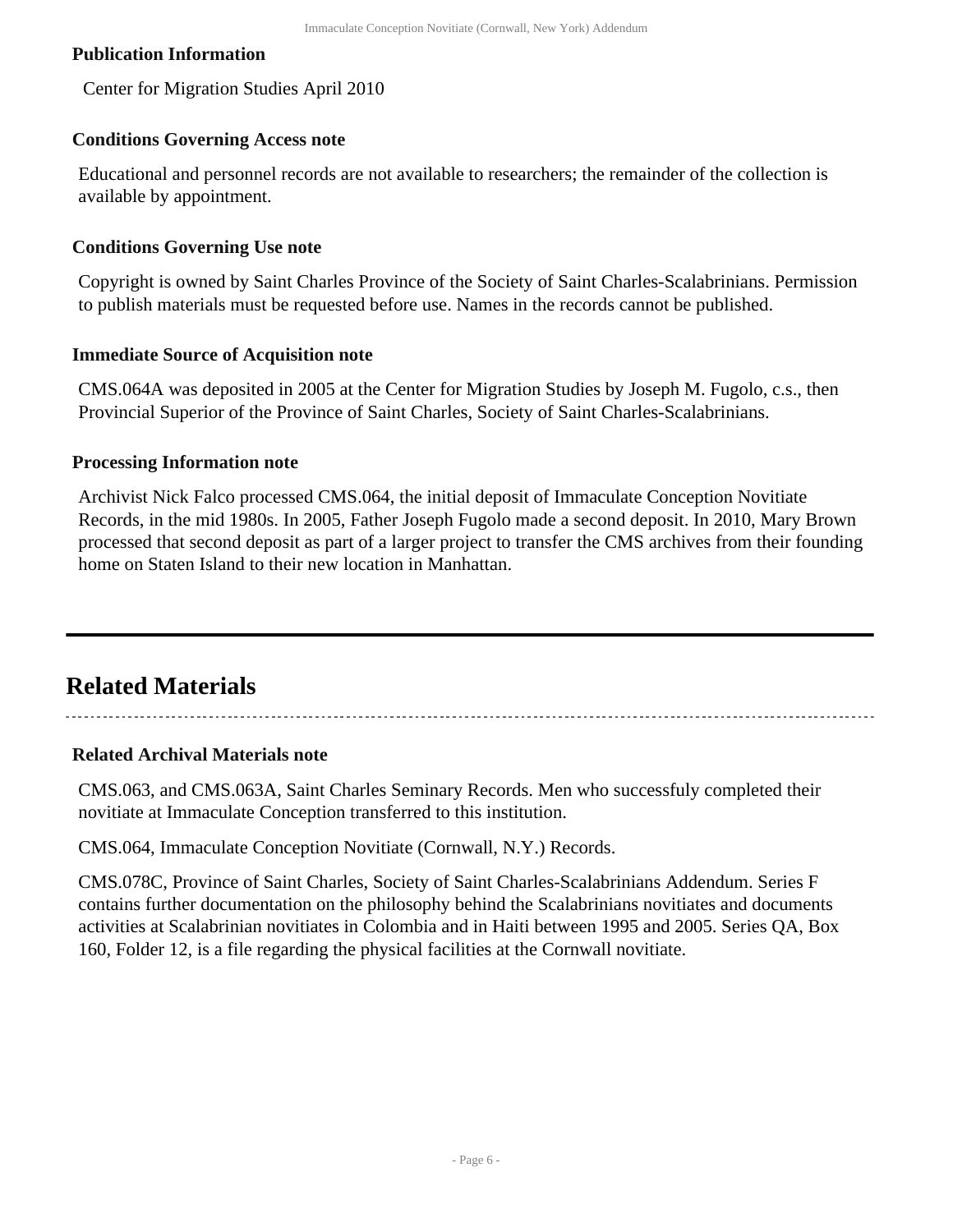# <span id="page-6-0"></span>**Controlled Access Headings**

### **Corporate Name(s)**

• Scalabrinians.

## **Geographic Name(s)**

- Cornwall (N. Y.)
- Jamaica (New York, N. Y.)
- Staten Island (New York, N. Y.)

## **Subject(s)**

- Catholic theological seminaries
- Italian Americans | x Religion

# <span id="page-6-1"></span>**Other Finding Aids note**

A copy of the original print inventory is available upon request.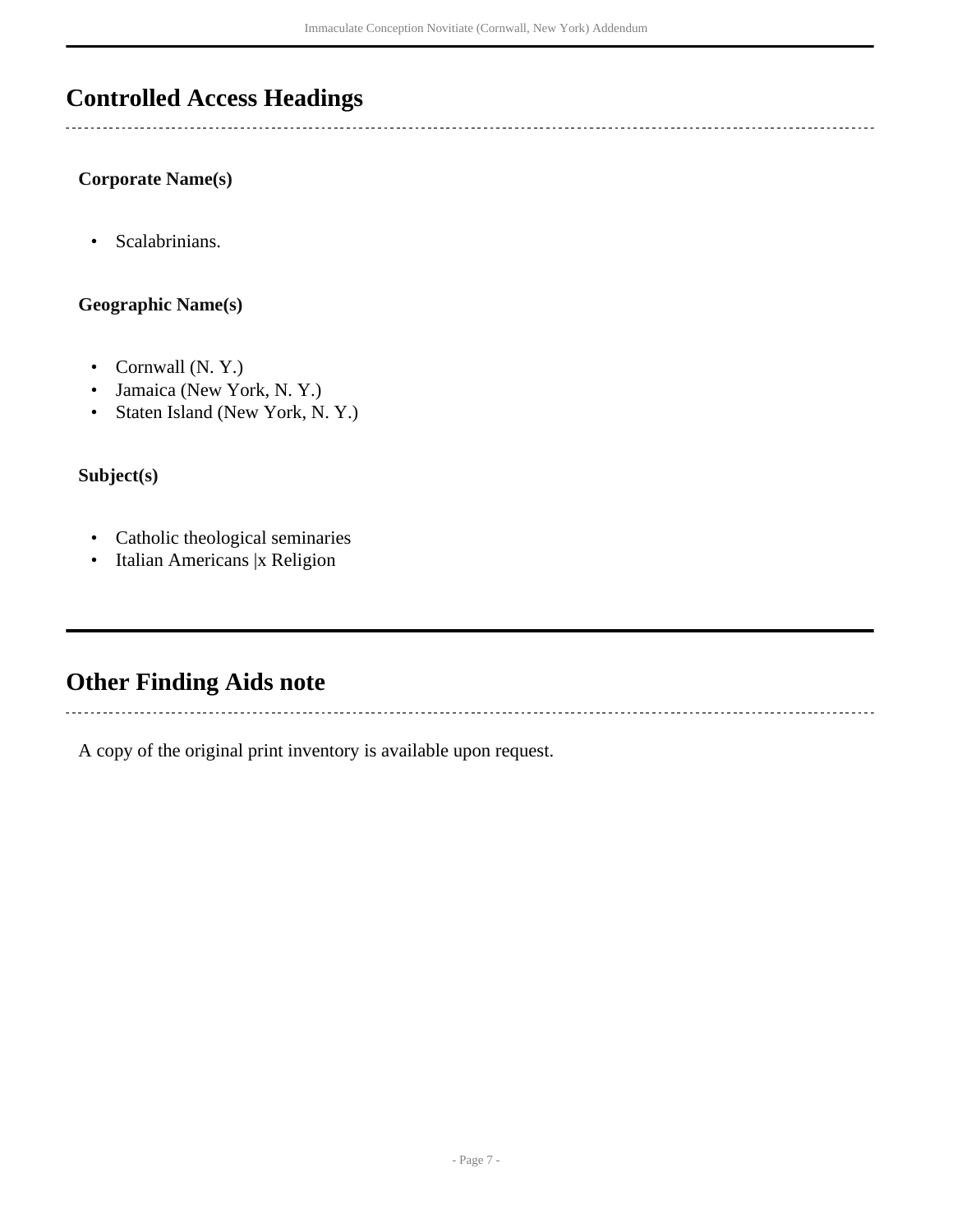# <span id="page-7-0"></span>**Collection Inventory**

<span id="page-7-1"></span>**Series I: Photographs** 

Chapel. Two copies. undated

|            | Box | Photograph |
|------------|-----|------------|
| Photoprint |     |            |

Class photo. 1964

|                                  | <b>Box</b> | Photograph     |
|----------------------------------|------------|----------------|
| Photoprint                       | 1          | $\overline{2}$ |
|                                  |            |                |
|                                  |            |                |
| Class photo in garden. 1965-1966 |            |                |
|                                  |            |                |
|                                  | <b>Box</b> | Photograph     |

Class photo at door. 1965-1966

|  | вох<br>__ | Dhataa.<br>ww.<br>чин<br>$\blacksquare$<br>- |
|--|-----------|----------------------------------------------|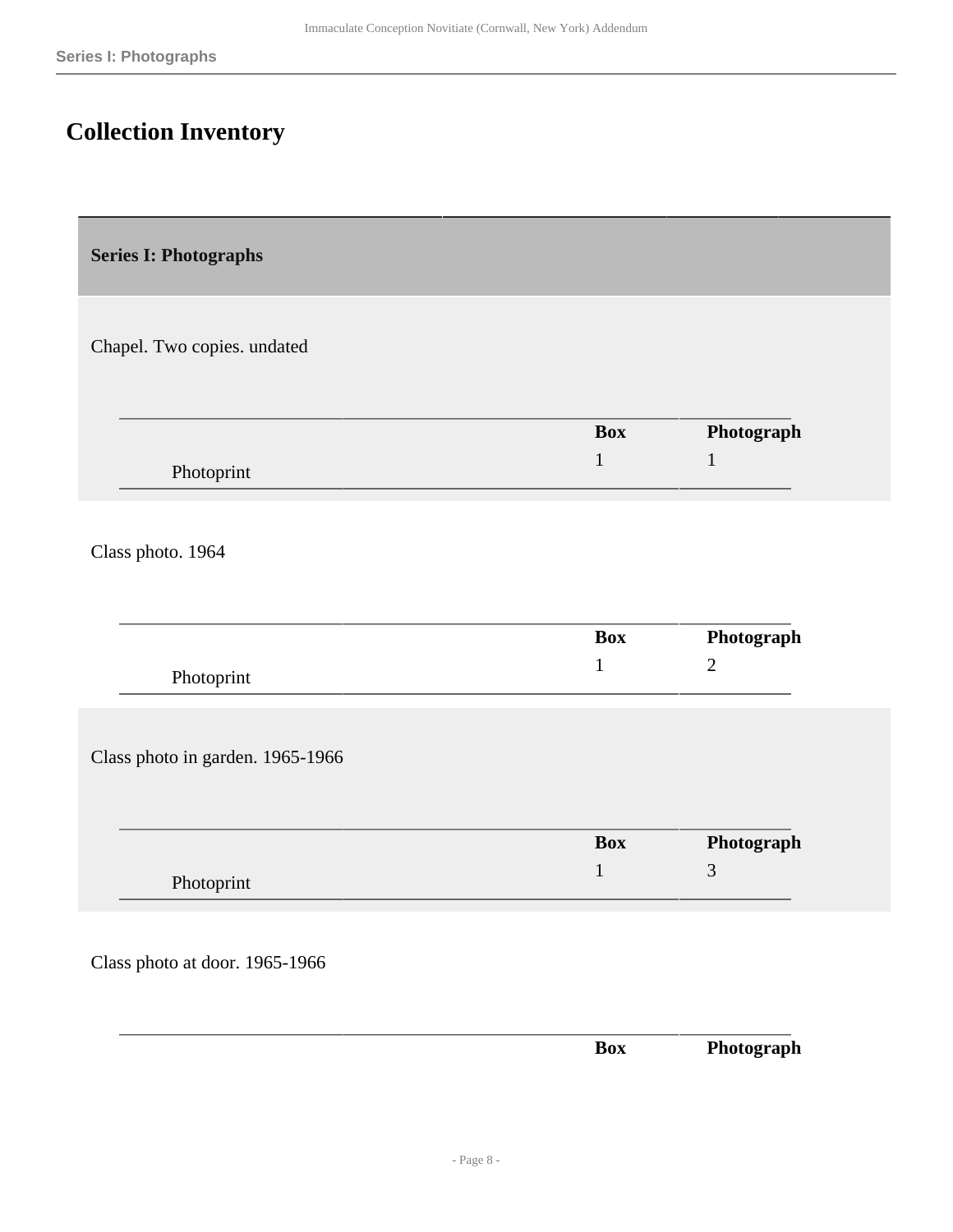| Photoprint             | $\mathbf{1}$               | $\overline{4}$                 |
|------------------------|----------------------------|--------------------------------|
| Class photo. 1966-1967 |                            |                                |
| Photoprint             | <b>Box</b><br>$\mathbf{1}$ | Photograph<br>$\sqrt{5}$       |
| Class photo. 1967-1968 |                            |                                |
| Photoprint             | <b>Box</b><br>$\mathbf 1$  | Photograph<br>$6\,$            |
| Dedication. 1961       |                            |                                |
| Photoprint             | <b>Box</b><br>$\mathbf{1}$ | Photograph<br>$\boldsymbol{7}$ |

### **Scope and Contents note**

Box 1, Folder 7 contains a 1961 news clipping of the dedication of the Immaculate Conception Novitiate in Cornwall, New York.

Grounds with novices. Two copies. undated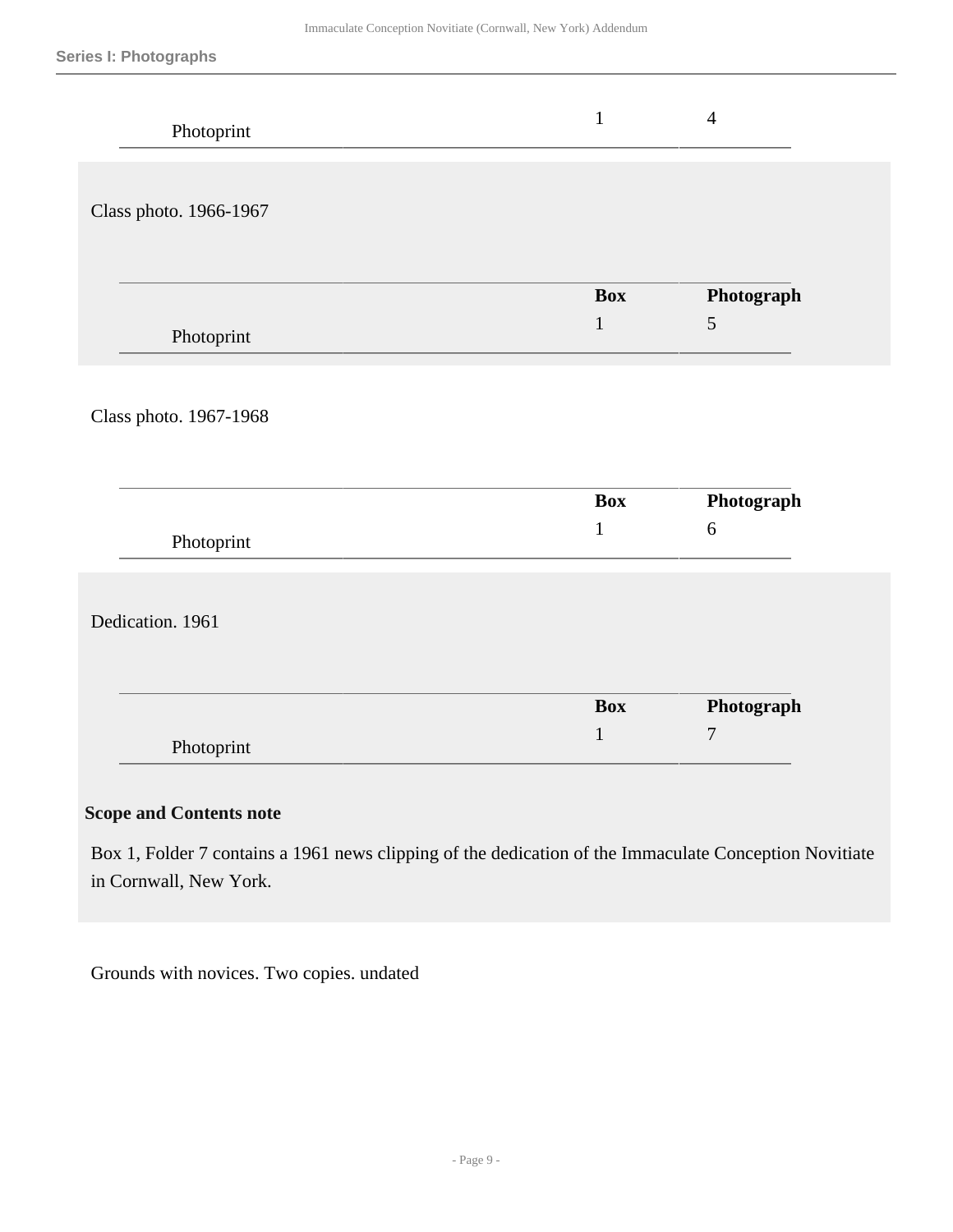|                                     | <b>Box</b>   | Photograph     |
|-------------------------------------|--------------|----------------|
|                                     | $\mathbf{1}$ | $8\,$          |
| Photoprint                          |              |                |
|                                     |              |                |
|                                     |              |                |
| Grounds with road. undated          |              |                |
|                                     |              |                |
|                                     | <b>Box</b>   | Photograph     |
|                                     | $\mathbf{1}$ | $\overline{9}$ |
| Photoprint                          |              |                |
|                                     |              |                |
|                                     |              |                |
| Grounds with trees. undated         |              |                |
|                                     |              |                |
|                                     | <b>Box</b>   | Photograph     |
|                                     | $\mathbf{1}$ | 10             |
| Photoprint                          |              |                |
|                                     |              |                |
|                                     |              |                |
| Nativity scene. undated             |              |                |
|                                     |              |                |
|                                     | <b>Box</b>   | Photograph     |
|                                     | $\mathbf 1$  | 11             |
| Photoprint                          |              |                |
|                                     |              |                |
| Postcard views. Two copies. undated |              |                |
|                                     |              |                |
|                                     |              |                |
|                                     | <b>Box</b>   | Photograph     |
|                                     |              |                |
| Photoprint                          | $\,1\,$      | $12\,$         |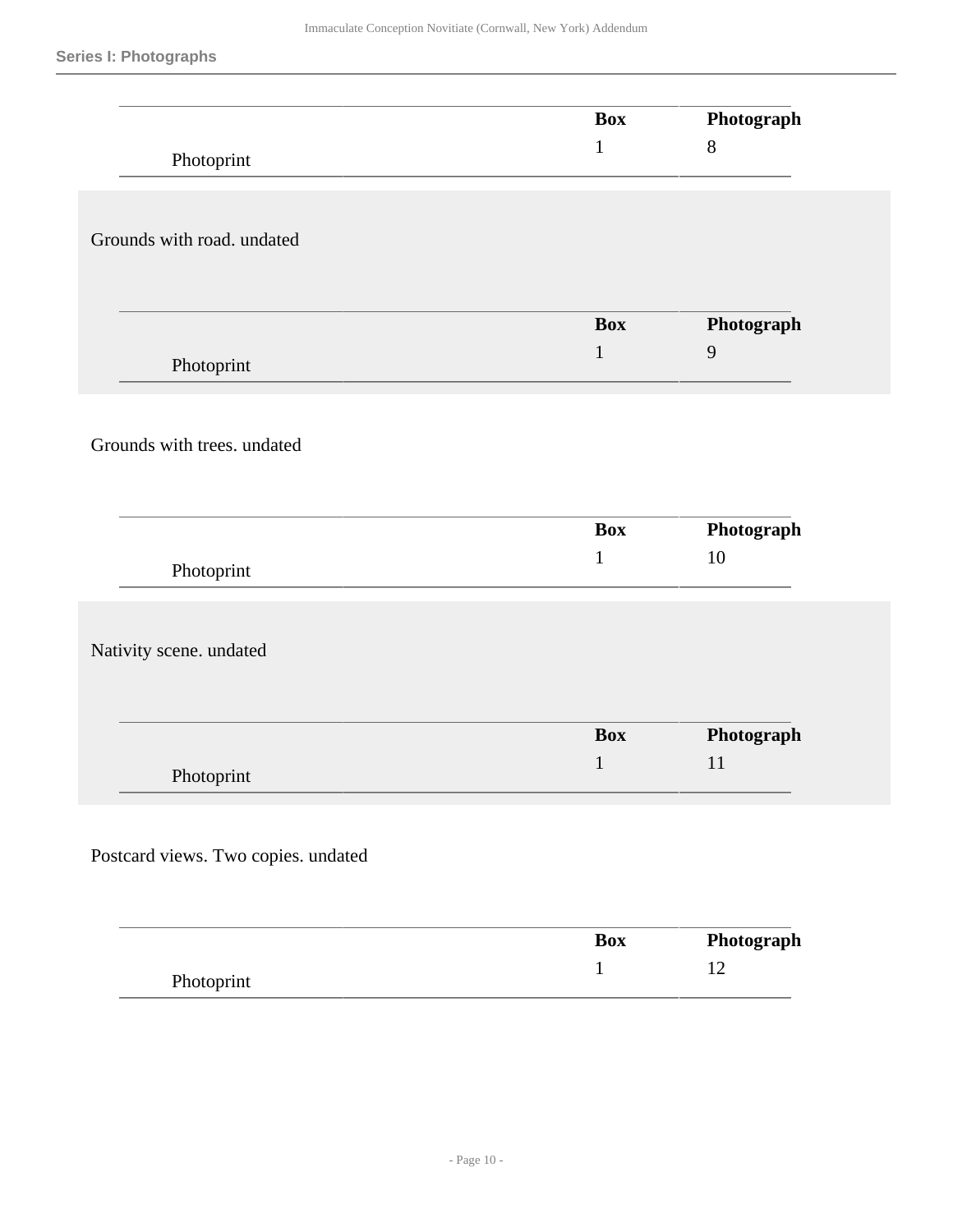Rector Hector Ansaldi, P.S.S.C. Credit Passgipt, Staten Island. 1949-1952

|            | <b>Box</b> | Photograph |
|------------|------------|------------|
| Photoprint |            |            |

Rectors Giulivo Tessarolo, P.S.S.C. Credit Leonard A. Eisenberg, 23-51 Fair Lawn Avenue, Fair Lawn, New Jersey. 1952-1958

|                                        | <b>Box</b> | Photograph |
|----------------------------------------|------------|------------|
| Photoprint                             |            | 14         |
|                                        |            |            |
|                                        |            |            |
|                                        |            |            |
| Rector John DiVito, P.S.S.C. 1958-1964 |            |            |
|                                        |            |            |
|                                        | <b>Box</b> | Photograph |

Rector Alexander Dalpiaz, P.S.S.C. Credit: Sanders Studios 1964-1965

|            | <b>Box</b> | Photograph |
|------------|------------|------------|
| Photoprint |            |            |

Rector Giuseppe Visentin, c.s. 1965-1969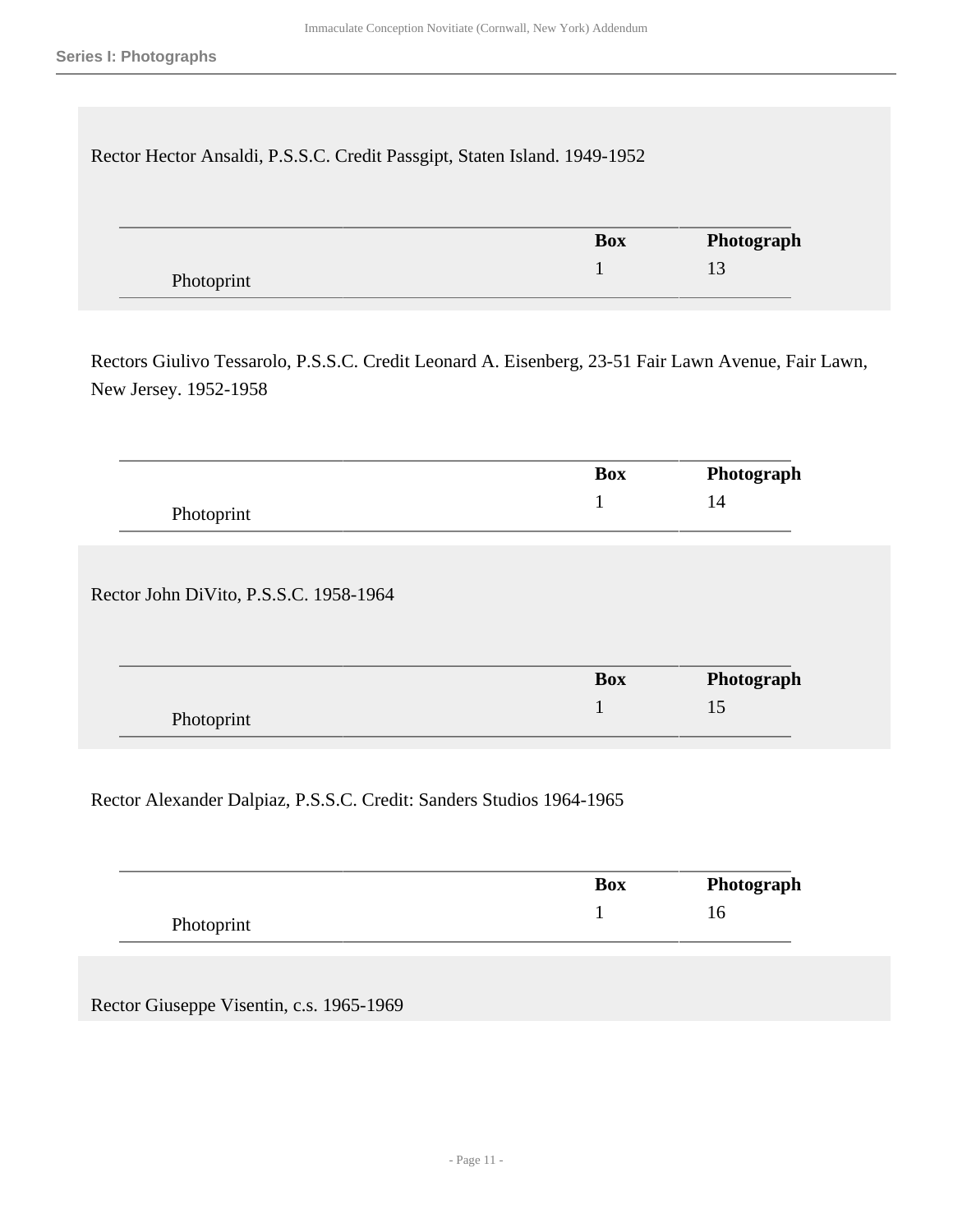|            | <b>Box</b> | Photograph |
|------------|------------|------------|
| Photoprint |            |            |

#### Rector pro-tem Anthony Capece, c.s. 1969-1970

|     | Box | Photograph |
|-----|-----|------------|
| Dh7 |     |            |

## <span id="page-11-0"></span>**Series II: Subjects**

#### **Controlled Access Headings**

### **Corporate Name(s)**

• Scalabrinians.

### **Geographic Name(s)**

- Cornwall (N. Y.)
- Jamaica (New York, N. Y.)
- Staten Island (New York, N. Y.)

### **Subject(s)**

- Catholic theological seminaries
- Italian Americans |x Religion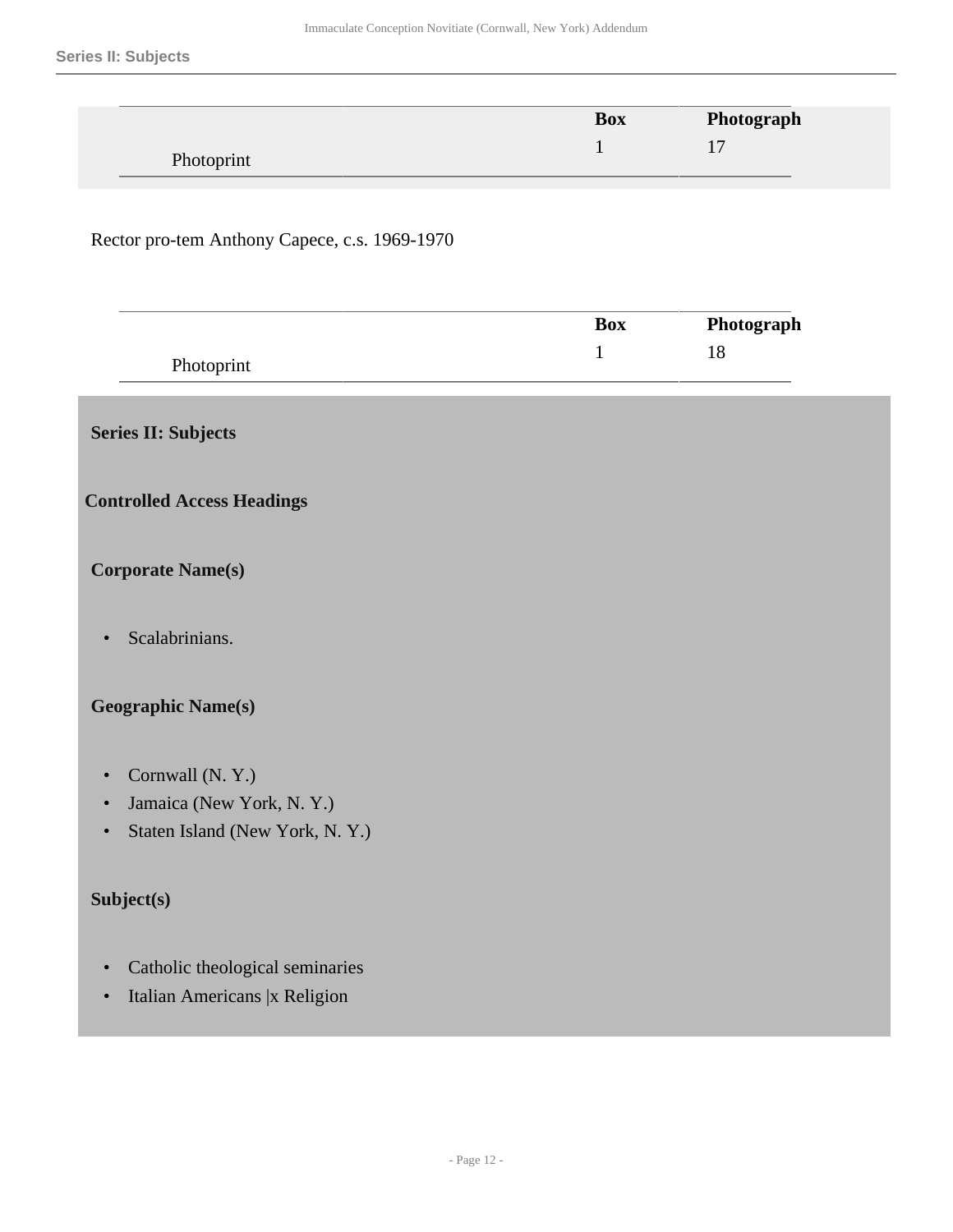| Admissions. 1951-1982                 |                |                          |                        |
|---------------------------------------|----------------|--------------------------|------------------------|
|                                       | <b>Box</b>     | <b>Folder</b>            |                        |
| Mixed materials                       | $\mathbf{1}$   | 19-37                    |                        |
|                                       |                |                          |                        |
| Canonical visit. 1965-1967            |                |                          |                        |
|                                       | <b>Box</b>     | <b>Folder</b>            |                        |
|                                       | $\overline{2}$ | 38                       |                        |
| Mixed materials                       |                |                          |                        |
| Class evaluations. 1946-1968, undated |                | <b>Box</b><br>$\sqrt{2}$ | <b>Folder</b><br>39-52 |
| Correspondence. 1944-1945             |                |                          |                        |
|                                       | <b>Box</b>     | Folder                   |                        |
|                                       |                |                          |                        |
| Mixed materials                       | $\mathbf{2}$   | 53                       |                        |
| Correspondence. 1946                  |                |                          |                        |
|                                       | <b>Box</b>     | Folder                   |                        |

Correspondence. 1947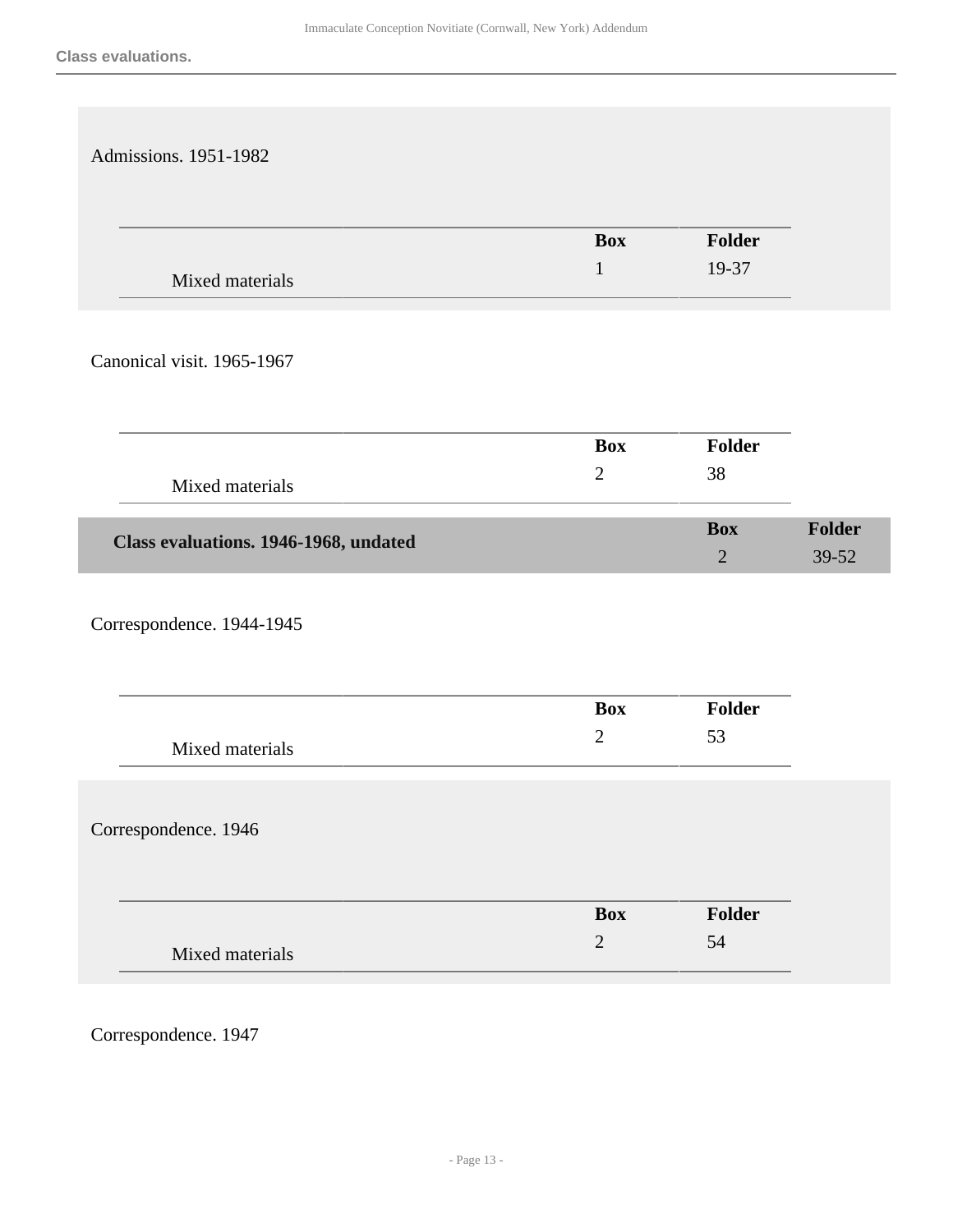**Class evaluations.**

|                                         | <b>Box</b>     | Folder |
|-----------------------------------------|----------------|--------|
| Mixed materials                         | $\mathbf{2}$   | 55     |
|                                         |                |        |
|                                         |                |        |
| Correspondence. 1948                    |                |        |
|                                         |                |        |
|                                         |                |        |
|                                         | <b>Box</b>     | Folder |
|                                         | $\overline{2}$ | 56     |
| Mixed materials                         |                |        |
|                                         |                |        |
| Correspondence. 1949                    |                |        |
|                                         |                |        |
|                                         |                |        |
|                                         | <b>Box</b>     | Folder |
|                                         | $\mathbf{2}$   | 57     |
| Mixed materials                         |                |        |
|                                         |                |        |
| Correspondence. 1950                    |                |        |
|                                         |                |        |
|                                         |                |        |
|                                         | <b>Box</b>     | Folder |
|                                         |                |        |
|                                         | $\mathbf{2}$   | 58     |
| Mixed materials                         |                |        |
|                                         |                |        |
|                                         |                |        |
|                                         |                |        |
|                                         |                |        |
|                                         | <b>Box</b>     | Folder |
| Correspondence. 1951<br>Mixed materials | $\mathbf{2}$   | 59     |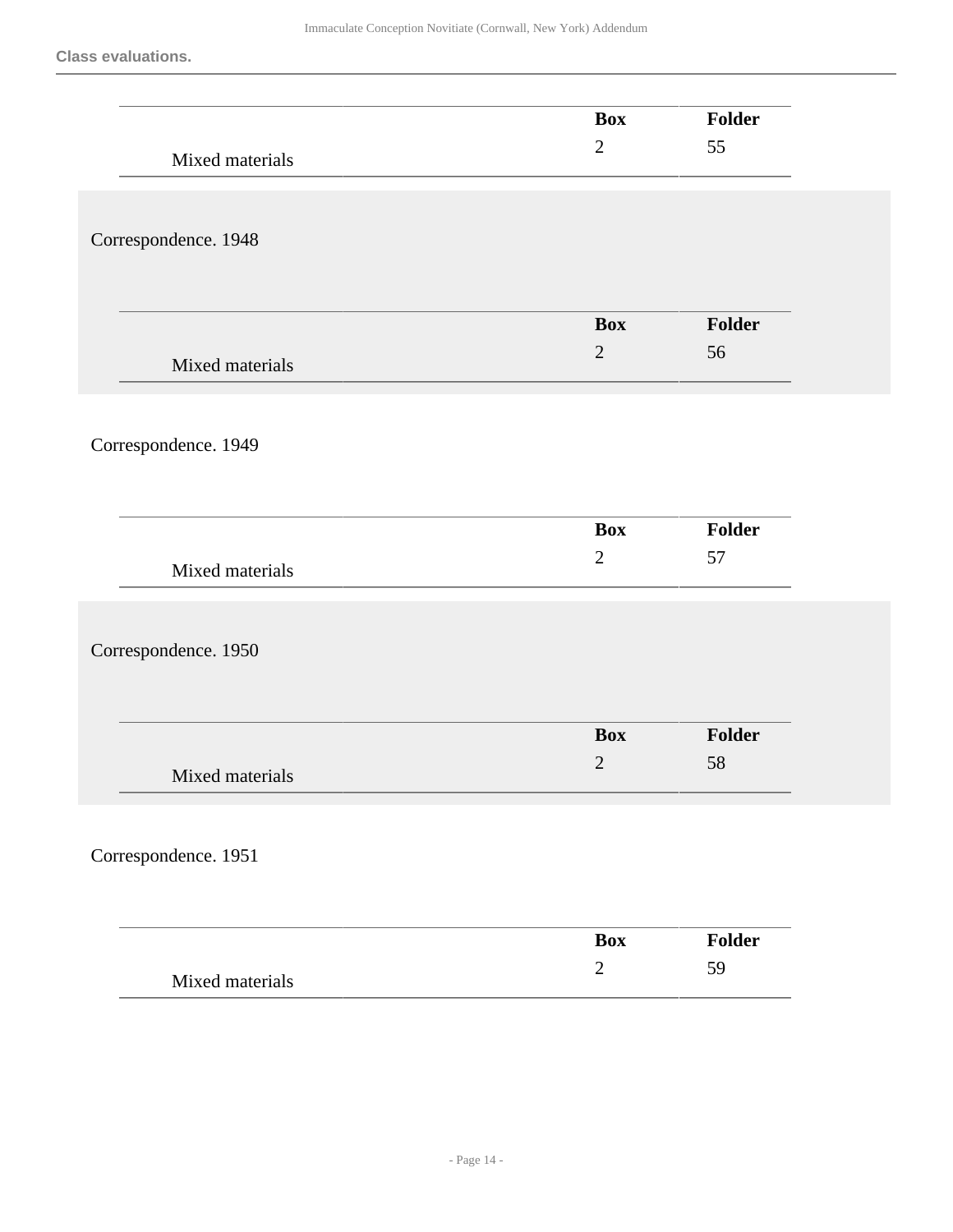| <b>Box</b><br>$\sqrt{2}$ | Folder<br>60 |
|--------------------------|--------------|
|                          |              |
| <b>Box</b>               | Folder       |
| $\mathbf{2}$             | 61           |
|                          |              |
| <b>Box</b><br>$\sqrt{2}$ | Folder<br>62 |
|                          |              |
| <b>Box</b>               | Folder       |
| $\sqrt{2}$               | 63           |
|                          |              |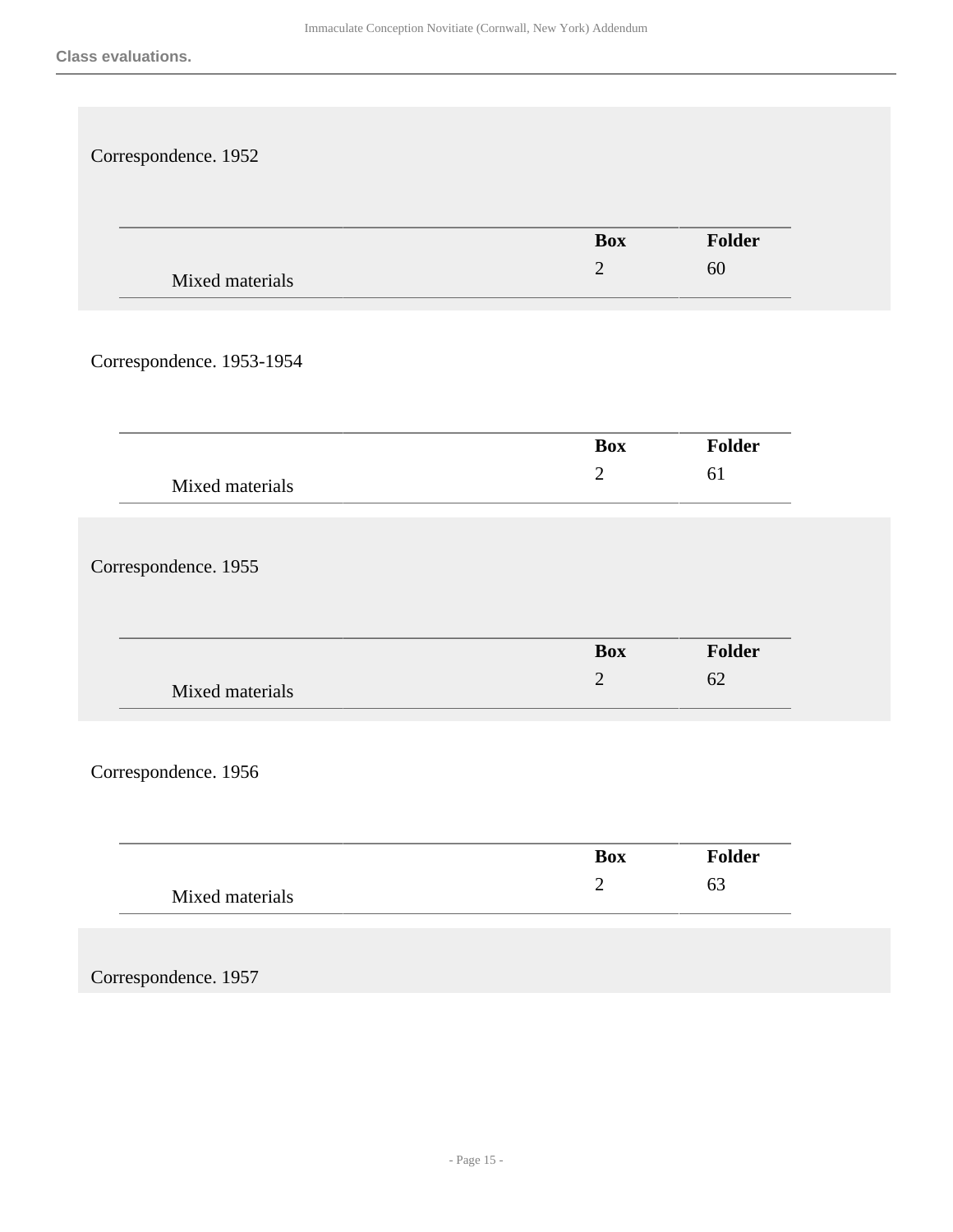|                      | <b>Box</b>     | Folder |
|----------------------|----------------|--------|
| Mixed materials      | $\overline{2}$ | 64     |
|                      |                |        |
| Correspondence. 1958 |                |        |
|                      |                |        |
|                      | <b>Box</b>     | Folder |
|                      | $\sqrt{2}$     | 65     |
| Mixed materials      |                |        |
|                      |                |        |
| Correspondence. 1959 |                |        |
|                      |                |        |
|                      | <b>Box</b>     | Folder |
|                      | $\sqrt{2}$     | 66     |
| Mixed materials      |                |        |
|                      |                |        |
| Correspondence. 1960 |                |        |
|                      |                |        |
|                      | <b>Box</b>     | Folder |
|                      | $\sqrt{2}$     | 67     |
| Mixed materials      |                |        |
|                      |                |        |
| Correspondence. 1961 |                |        |
|                      |                |        |
|                      | <b>Box</b>     | Folder |
| Mixed materials      | $\sqrt{2}$     | 68     |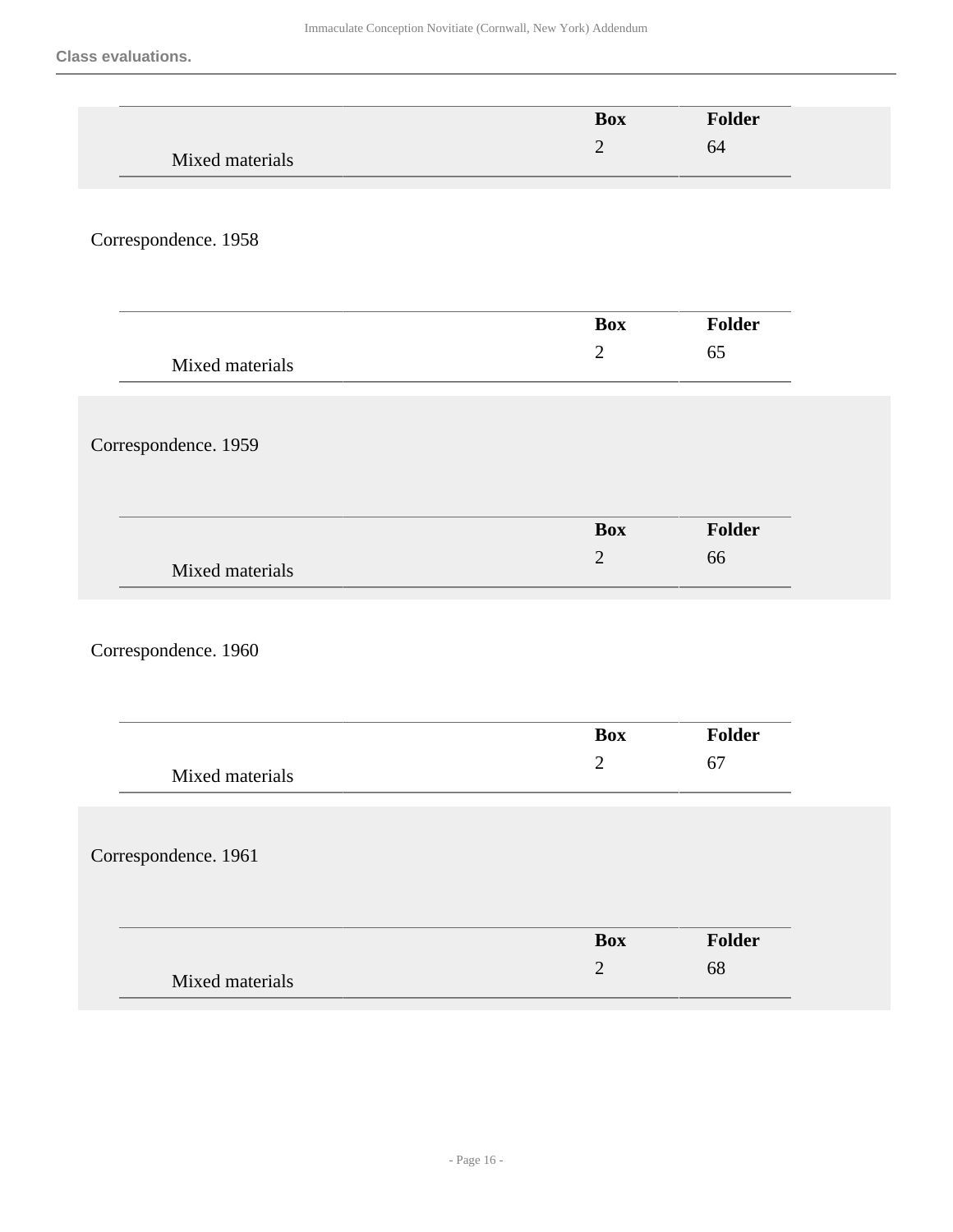# Correspondence. 1962

|                      | <b>Box</b>     | Folder     |        |
|----------------------|----------------|------------|--------|
| Mixed materials      | $\overline{2}$ | 69         |        |
|                      |                |            |        |
| Correspondence. 1963 |                |            |        |
|                      |                |            |        |
|                      |                |            |        |
|                      | <b>Box</b>     | Folder     |        |
| Mixed materials      | $\overline{2}$ | 70         |        |
| Correspondence. 1964 |                | <b>Box</b> | Folder |
|                      |                | 3          | 71     |
|                      |                |            |        |
| Correspondence. 1965 |                |            |        |
|                      |                |            |        |
|                      | <b>Box</b>     | Folder     |        |
|                      | $\mathfrak{Z}$ | 72         |        |
| Mixed materials      |                |            |        |
|                      |                |            |        |
| Correspondence. 1966 |                |            |        |
|                      |                |            |        |
|                      |                |            |        |
|                      | Box            | Folder     |        |
| Mixed materials      | $\mathfrak{Z}$ | $73\,$     |        |
|                      |                |            |        |
|                      |                |            |        |
| Correspondence. 1967 |                |            |        |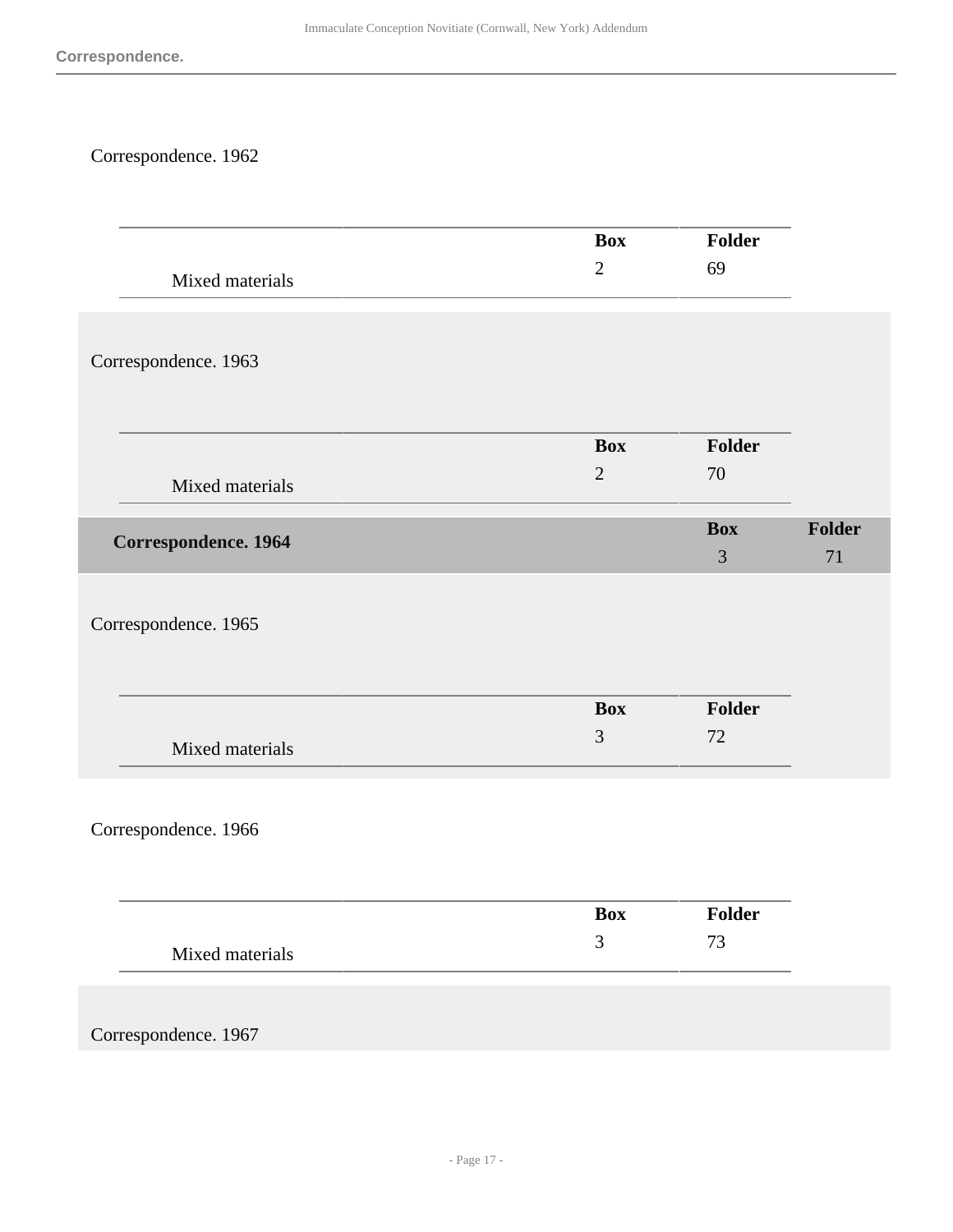|                      | <b>Box</b>                   | Folder       |
|----------------------|------------------------------|--------------|
| Mixed materials      | 3                            | 74           |
|                      |                              |              |
| Correspondence. 1968 |                              |              |
|                      |                              |              |
|                      |                              |              |
|                      | <b>Box</b>                   | Folder       |
| Mixed materials      | 3                            | 75           |
|                      |                              |              |
| Correspondence. 1969 |                              |              |
|                      |                              |              |
|                      |                              |              |
|                      | <b>Box</b>                   | Folder       |
| Mixed materials      | $\mathfrak{Z}$               | 76           |
|                      |                              |              |
| Correspondence. 1970 |                              |              |
|                      |                              |              |
|                      |                              |              |
|                      | <b>Box</b><br>$\mathfrak{Z}$ | Folder<br>77 |
| Mixed materials      |                              |              |
|                      |                              |              |
| Correspondence. 1971 |                              |              |
|                      |                              |              |
|                      | <b>Box</b>                   | Folder       |
|                      | 3                            | $78\,$       |
| Mixed materials      |                              |              |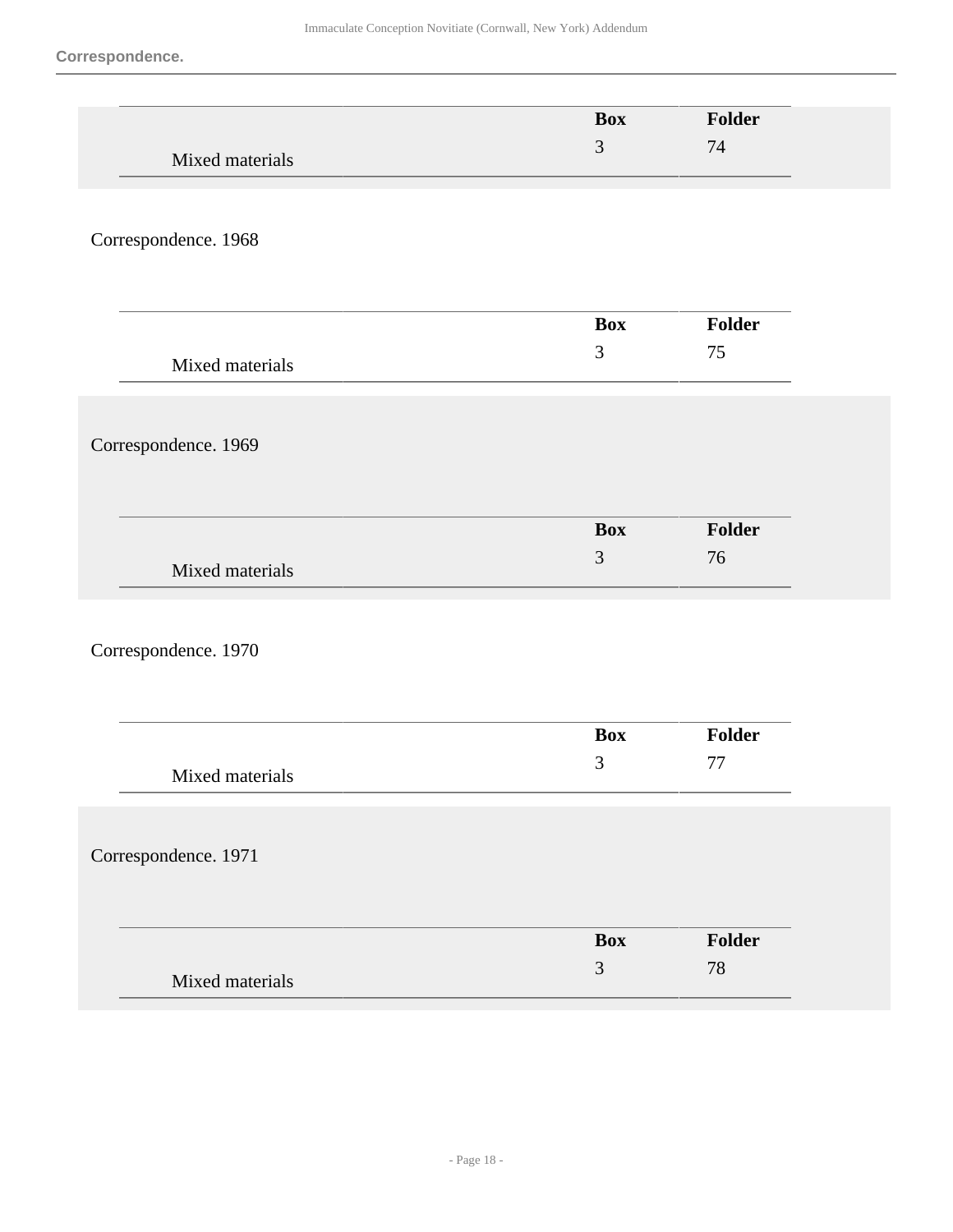# Correspondence. 1972

|                      | <b>Box</b> | <b>Folder</b> |
|----------------------|------------|---------------|
| Mixed materials      | 3          | 79            |
|                      |            |               |
|                      |            |               |
|                      |            |               |
| Correspondence. 1973 |            |               |
|                      |            |               |
|                      |            |               |
|                      | <b>Box</b> | Folder        |
| Mixed materials      | 3          | 80            |
|                      |            |               |
|                      |            |               |
| Correspondence. 1974 |            |               |
|                      |            |               |
|                      |            |               |
|                      | Box        | <b>Folder</b> |
|                      | 3          | 81            |
| Mixed materials      |            |               |
|                      |            |               |
|                      |            |               |
| Correspondence. 1974 |            |               |
|                      |            |               |
|                      |            |               |
|                      | <b>Box</b> | Folder        |
|                      | 3          | 81            |
| Mixed materials      |            |               |
|                      |            |               |

Correspondence. undated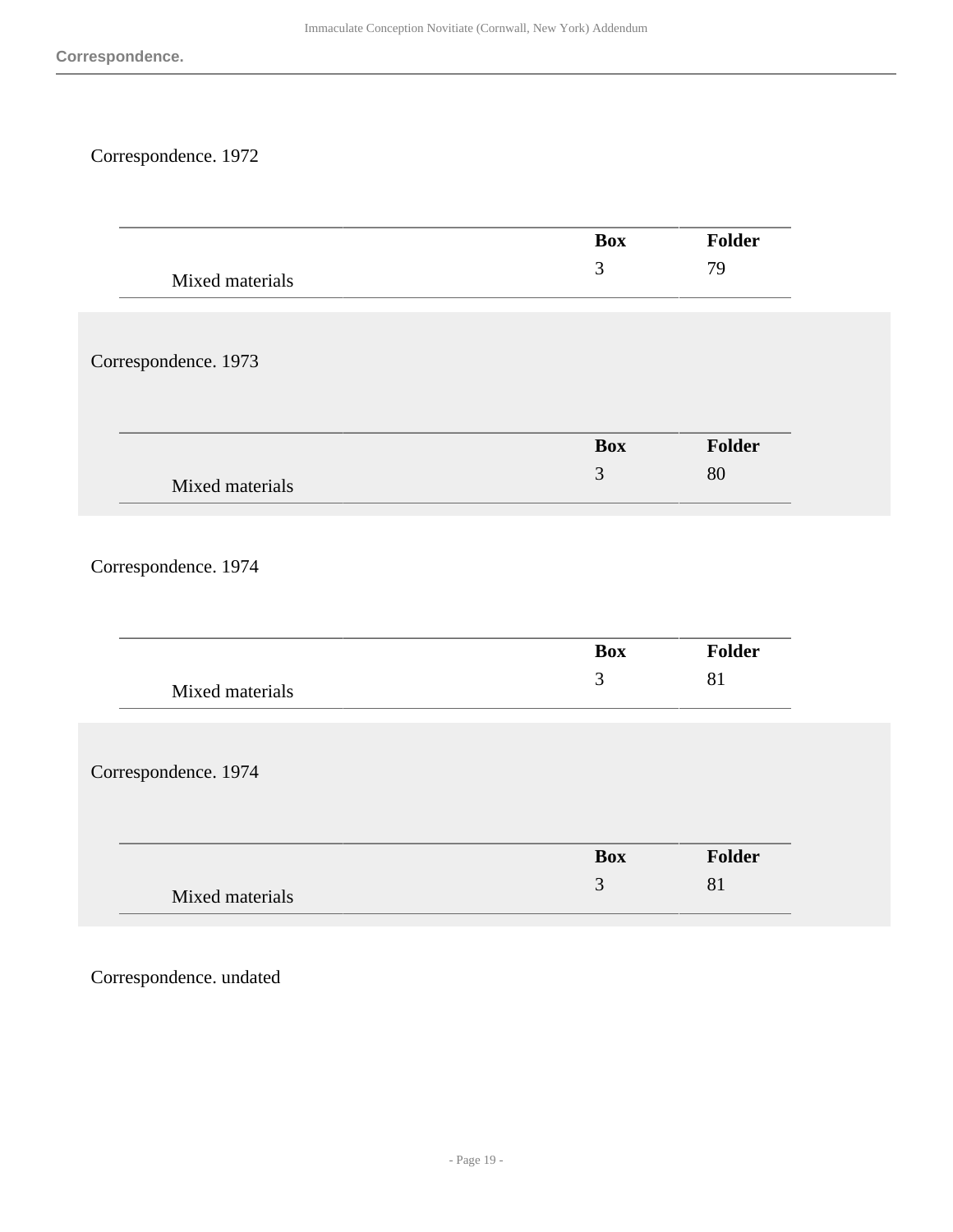|                                    | <b>Box</b>     | Folder |
|------------------------------------|----------------|--------|
| Mixed materials                    | $\mathfrak{Z}$ | 82     |
|                                    |                |        |
|                                    |                |        |
| Deed. 1963                         |                |        |
|                                    |                |        |
|                                    |                |        |
|                                    | <b>Box</b>     | Folder |
|                                    | $\mathfrak{Z}$ | 83     |
| Mixed materials                    |                |        |
|                                    |                |        |
|                                    |                |        |
| First profession. 1966 September 3 |                |        |
|                                    |                |        |
|                                    |                |        |
|                                    | <b>Box</b>     | Folder |
| Mixed materials                    | $\mathfrak{Z}$ | 84-91  |
|                                    |                |        |
|                                    |                |        |
| First profession. 1967 August 22   |                |        |
|                                    |                |        |
|                                    |                |        |
|                                    | <b>Box</b>     | Folder |
|                                    | $\overline{4}$ | 92-97  |
| Mixed materials                    |                |        |
|                                    |                |        |
|                                    |                |        |
| First profession. 1968 August 22   |                |        |
|                                    |                |        |
|                                    |                |        |
|                                    | <b>Box</b>     | Folder |
| Mixed materials                    | $\overline{4}$ | 98-103 |
|                                    |                |        |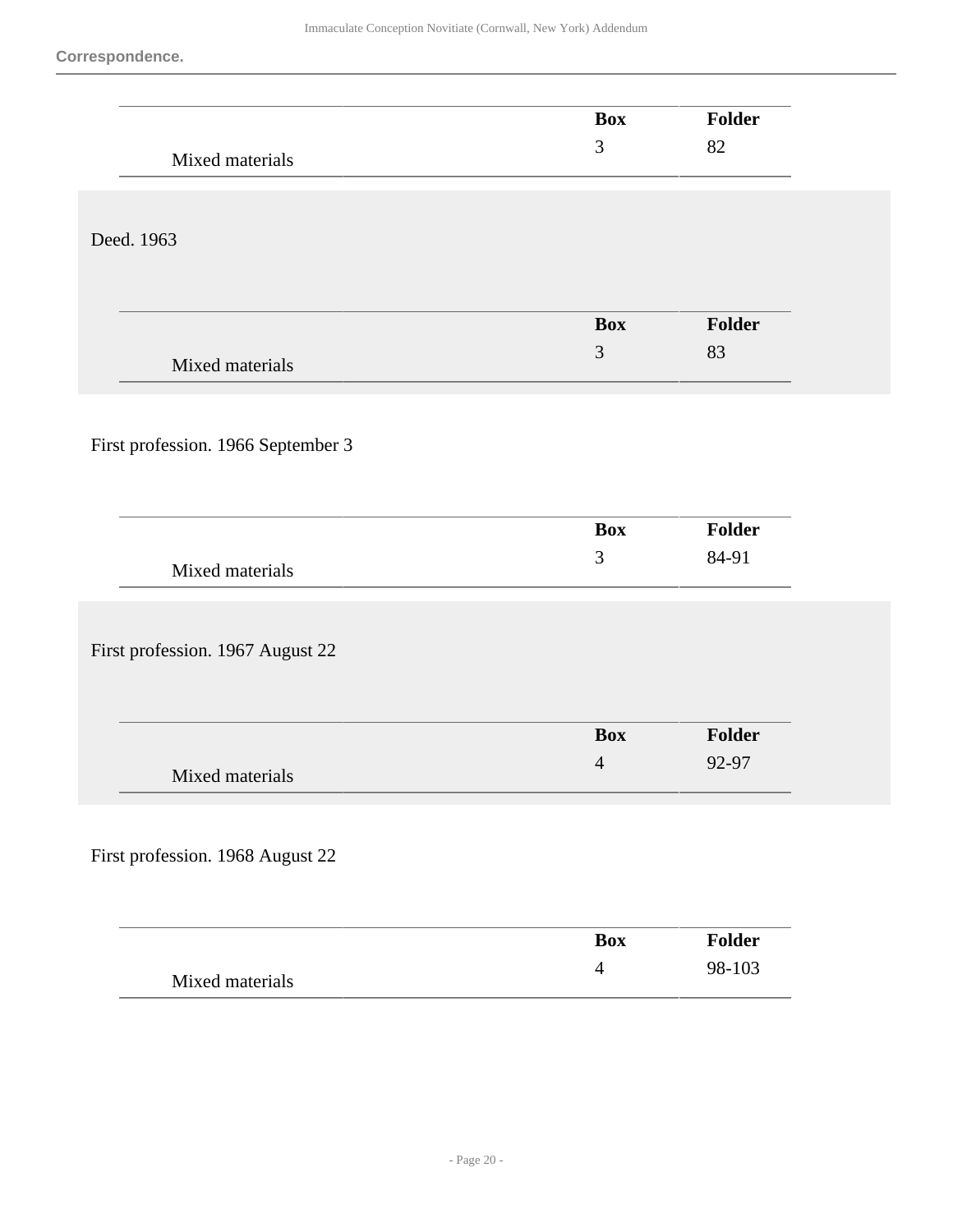| Investiture. 1945 |                             |                   |
|-------------------|-----------------------------|-------------------|
|                   |                             |                   |
|                   | <b>Box</b>                  | Folder            |
| Mixed materials   | $\overline{4}$              | 104-114           |
|                   |                             |                   |
| Investiture. 1946 |                             |                   |
|                   |                             |                   |
|                   | <b>Box</b>                  | Folder            |
| Mixed materials   | $\overline{4}$              | 115-116           |
|                   |                             |                   |
| Investiture. 1947 |                             |                   |
|                   |                             |                   |
|                   | <b>Box</b>                  | Folder            |
|                   | $\overline{4}$              | 117-123           |
| Mixed materials   |                             |                   |
|                   |                             |                   |
| Investiture. 1948 |                             |                   |
|                   |                             |                   |
|                   | <b>Box</b><br>$\mathfrak s$ | Folder<br>124-136 |
| Mixed materials   |                             |                   |
|                   |                             |                   |
| Investiture. 1949 |                             |                   |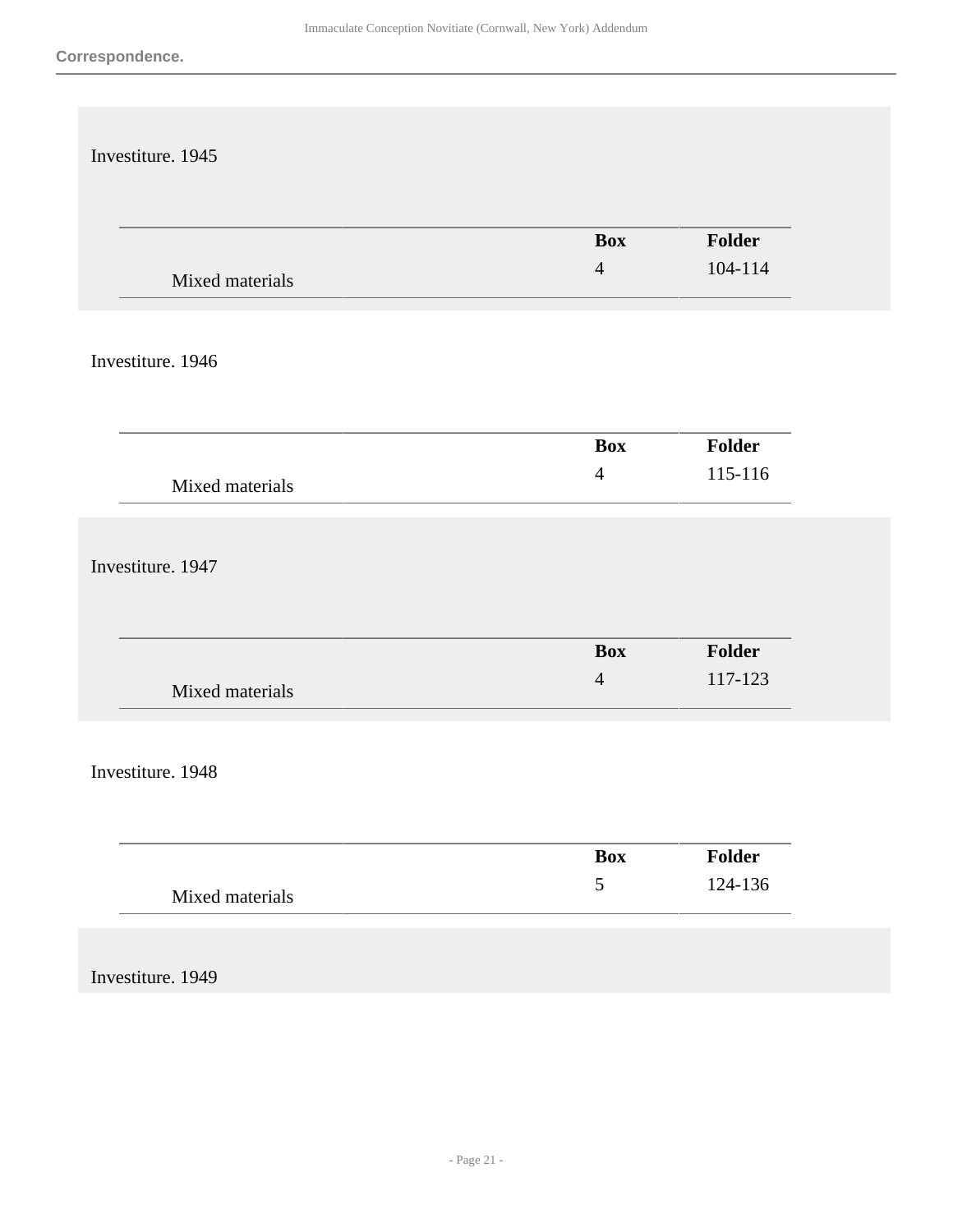|                   | <b>Box</b>       | Folder  |
|-------------------|------------------|---------|
| Mixed materials   | $\mathfrak s$    | 137-146 |
|                   |                  |         |
|                   |                  |         |
| Investiture. 1950 |                  |         |
|                   |                  |         |
|                   | <b>Box</b>       | Folder  |
|                   | $\mathfrak{S}$   | 147-151 |
| Mixed materials   |                  |         |
|                   |                  |         |
| Investiture. 1951 |                  |         |
|                   |                  |         |
|                   |                  |         |
|                   | <b>Bin</b><br>6  | Folder  |
| Mixed materials   |                  | 152-162 |
|                   | <b>Box</b>       | Folder  |
| Mixed materials   | $\boldsymbol{6}$ | 152-162 |
|                   |                  |         |
| Investiture. 1952 |                  |         |
|                   |                  |         |
|                   |                  |         |
|                   | <b>Box</b>       | Folder  |
| Mixed materials   | $\sqrt{6}$       | 163-169 |
|                   |                  |         |
|                   |                  |         |
| Investiture. 1953 |                  |         |
|                   |                  |         |
|                   |                  |         |

**Box Folder**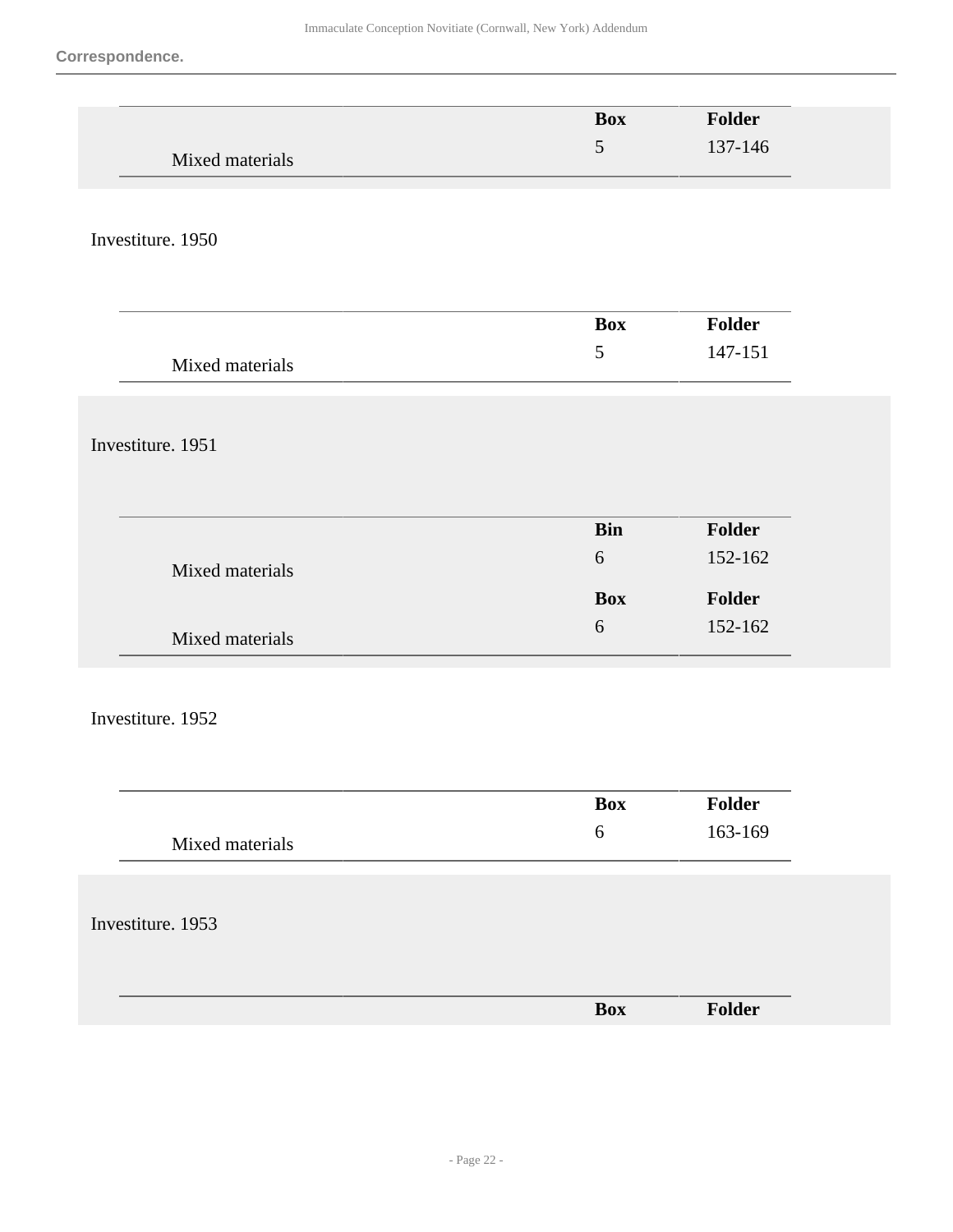| Mixed materials                 | 6                | 170-174       |  |
|---------------------------------|------------------|---------------|--|
| Investiture. 1954               |                  |               |  |
|                                 | <b>Bin</b>       | <b>Folder</b> |  |
| Mixed materials                 | $6\,$            | 175-182       |  |
| Investiture. 1955               |                  |               |  |
|                                 | <b>Box</b>       | Folder        |  |
| Mixed materials                 | $\boldsymbol{7}$ | 183-193       |  |
| Investiture never held. undated |                  |               |  |
|                                 | <b>Box</b>       | <b>Folder</b> |  |
| Mixed materials                 | $\boldsymbol{7}$ | 194-195       |  |
| Monthly bulletins. 1947-1952    |                  |               |  |
|                                 | <b>Box</b>       | Folder        |  |
| Mixed materials                 | $\boldsymbol{7}$ | 196           |  |

Not professed 1965-1973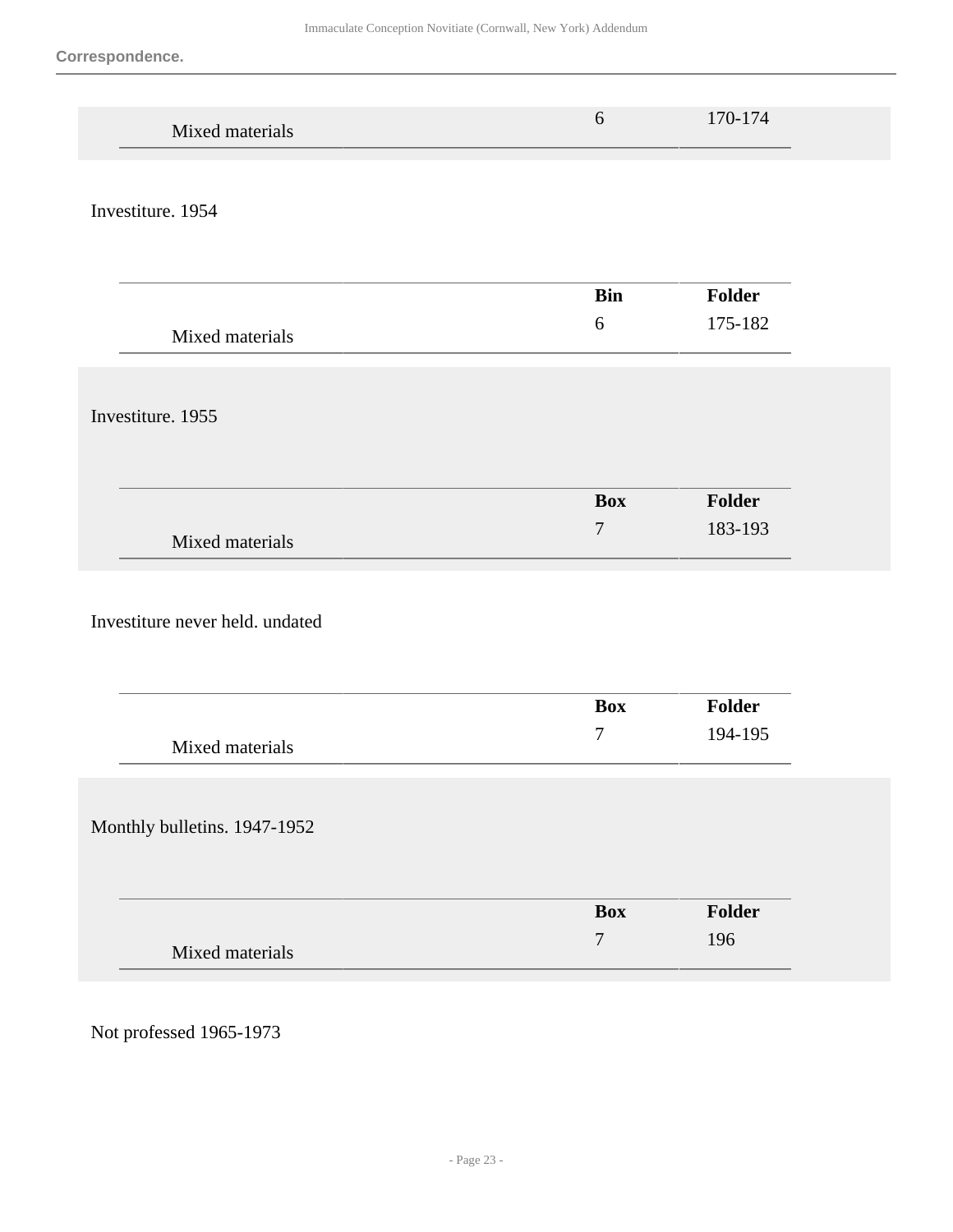|                                                | <b>Box</b>       | Folder        |
|------------------------------------------------|------------------|---------------|
|                                                | $\boldsymbol{7}$ | 197-206       |
| Mixed materials                                |                  |               |
|                                                |                  |               |
| Novices. 1971-1979                             |                  |               |
|                                                |                  |               |
|                                                |                  |               |
|                                                | <b>Box</b>       | <b>Folder</b> |
| Mixed materials                                | $\boldsymbol{7}$ | 207-211       |
|                                                |                  |               |
|                                                |                  |               |
| Novices 1951-1984                              |                  |               |
|                                                |                  |               |
|                                                | <b>Box</b>       | Folder        |
|                                                | 8                | 212-217       |
| Mixed materials                                |                  |               |
|                                                |                  |               |
| Novitiate monthly schedule. 1957-1968, undated |                  |               |
|                                                |                  |               |
|                                                |                  |               |
|                                                | <b>Box</b>       | <b>Drawer</b> |
| Mixed materials                                | 8                | 218           |
|                                                |                  |               |
|                                                |                  |               |
| Personnel records. 1967-1970                   |                  |               |
|                                                |                  |               |
|                                                | <b>Box</b>       | Folder        |
|                                                | $8\,$            | 219           |
| Mixed materials                                |                  |               |